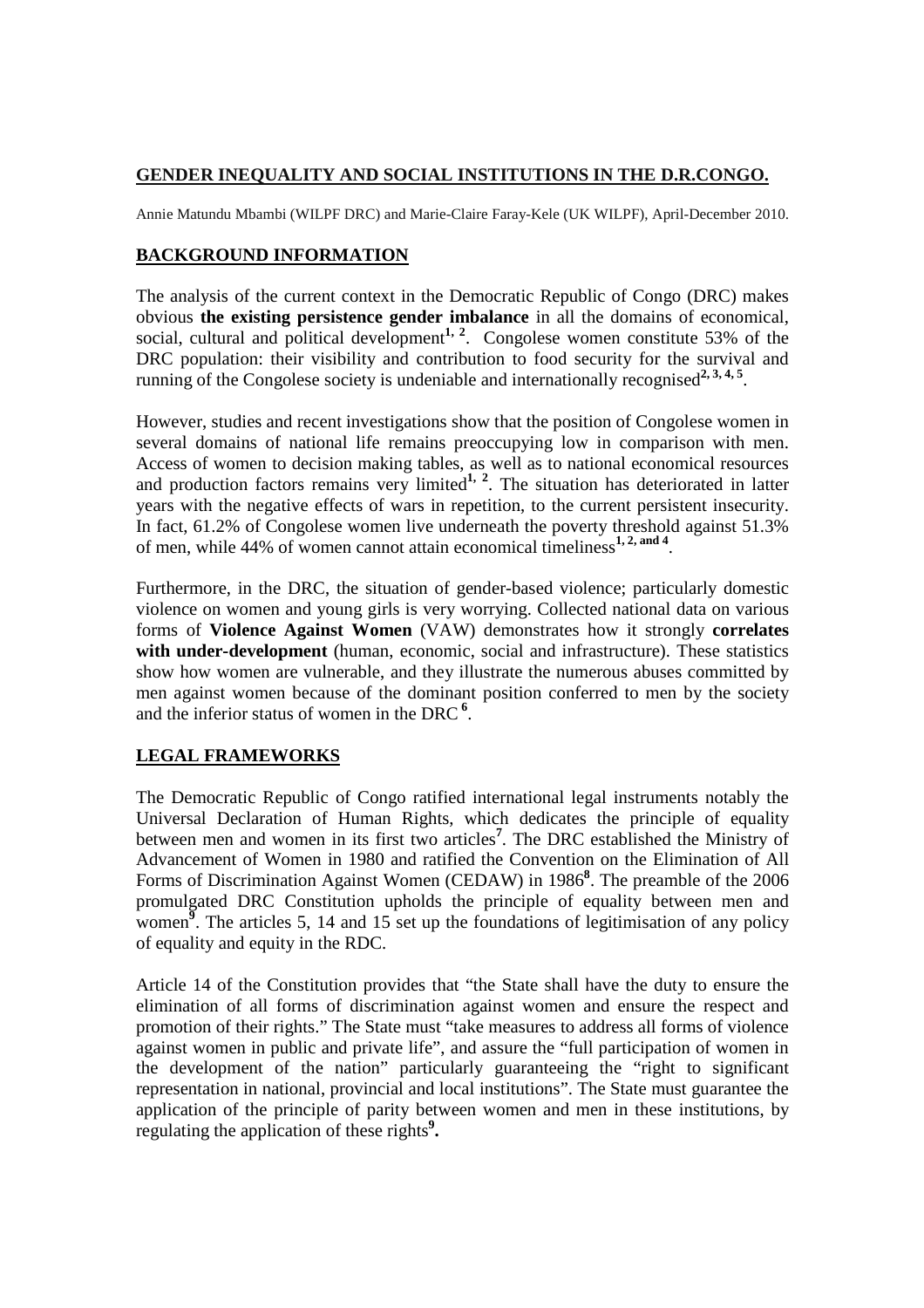The DRC is also signatory to various international and regional legal frameworks specific for the protection women and young girls's rights, including the Convention on the Rights of the Child**<sup>10</sup>** and the Rome Statute of the International Criminal Court**<sup>11</sup>**. The DRC state adopted the "Solemn Declaration on Gender Equality in Africa" in 2004 thus proposed to monitor on gender mainstreaming**<sup>12</sup>** . The DRC has recently, in 2009, ratified the Protocol on the Rights of Women in Africa**<sup>13</sup>**. The DRC also signed the SADC Protocol on Gender and Development<sup>14</sup>, a legally binding agreement compelling to hasten efforts towards gender equity in the country.

However, all these legal frameworks are not having an impact on the lives of women, as **the law is not often implemented, and only sometimes applied for those who could afford to pay to enjoy their rights**. The DRC constitutional frameworks and mechanism for the advancement of women remains extremely weak<sup>15, 16</sup>. The DRC sends reports to the CEDAW Commission**<sup>17</sup>**; however, despite several key reforms provisions contained in the DRC Constitution and various recommendations, by the CEDAW Committee, the Congolese legislation remains contradictory and discriminatory towards women on many different levels. The last recommendations received from the CEDAW committee since the 2006 report, are still yet to be addressed. Women remained disenfranchised from the political and judicial systems. Discrimination is particularly obvious in the area of ownership, labour, education, political and socio-economic rights**16, 18** .

## **1. LABOUR RIGHTS**

Regardless of their 53% representation in the population**2,3**, and that the right to employment is constitutionally recognised for all<sup>9</sup>, women only constitute 2, 8% of **state waged employment/activities against 12% of men in the DRC**. Opportunities for women have generally been limited. They are underrepresented in the formal workforce, especially in higher-level positions, and generally earn less than their male counter-parts in the same jobs**1, 2, 15,16** .Married women's lack any lawful capacity to independently sign legal contracts as by law; they needed their husband's permission to work, to open a bank account, to obtain credit, to start a business or to travel. Furthermore, many women are often illegally denied pensions and right of inheritance, particularly widows **15, 16** .

#### **2. POLITICAL RIGHTS**

At the national level, clearly in the texts, the DRC legislation protect women's political rights and states that women have the right to equitable representation within the national, provincial and local institutions. Furthermore, **the parity law was established in the 2006 Constitution<sup>9, 19</sup>.** The DRC adopted Solemn Declaration on Gender Equality in Africa<sup>12</sup> and the UN SC RES  $1325^{20}$ , therefore should provide space for women participation and representation in conflict prevention, peace building, consolidation of peace and reconstruction of the DRC. However, during the development of the electoral law, which entered in force on the  $9<sup>th</sup>$  March 2006<sup>9, 22</sup>, the Congolese legislature developed a contradictory provision by making it possible for political parties not to ensure the representation of women in their lists<sup>15, 16</sup>.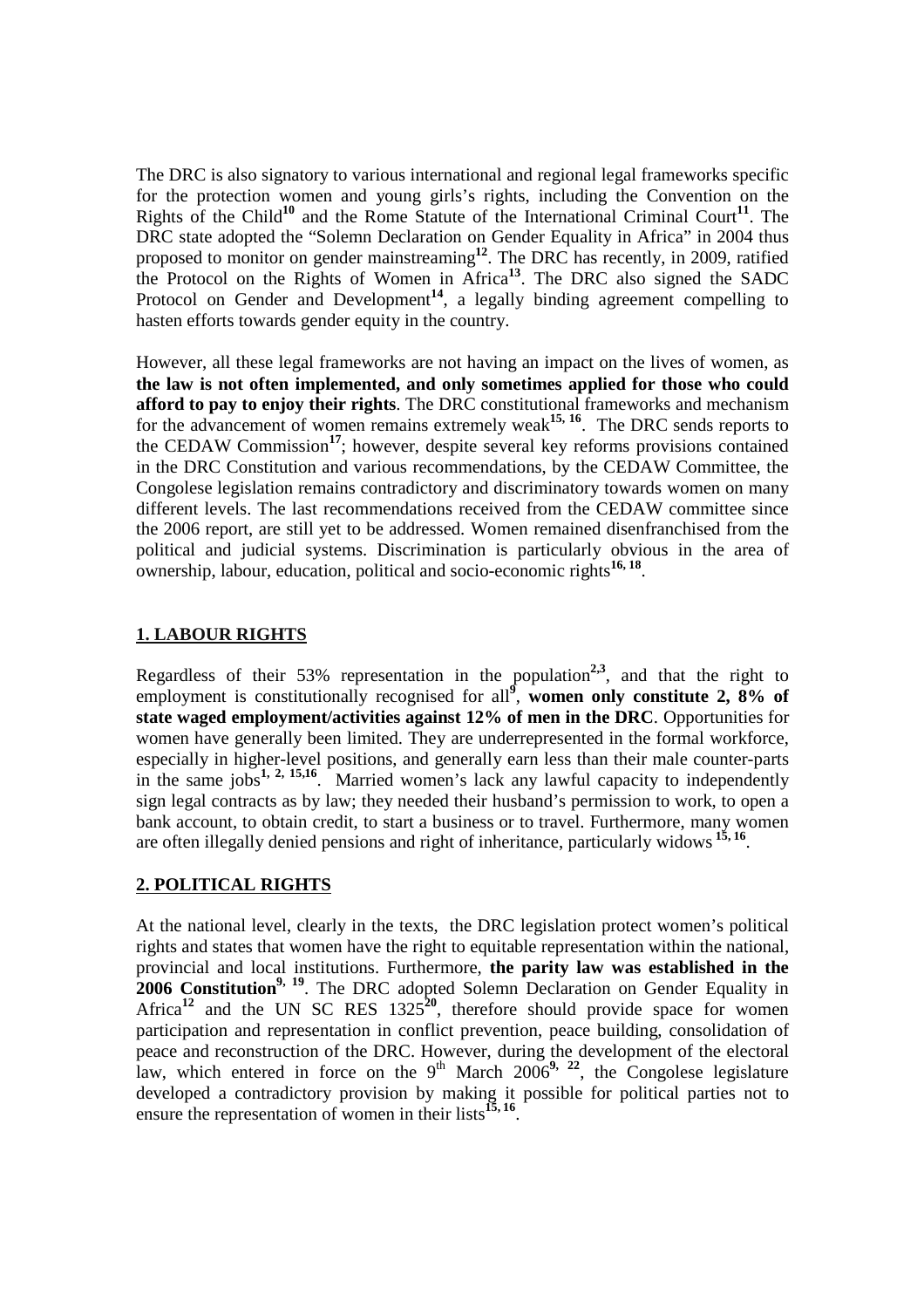Article 13.3 of the DRC electoral law stipulates that "each political party's list is established in consideration of the equal representation between women and men, and the promotion of handicapped persons<sup>9, 19</sup>. However, in article 13.4 it is added that "the nonrealisation of equality between men and women during the upcoming elections does not make the list inadmissible<sup>9, 15, 16, 21</sub>. Article 13 lacks coercive or incentive dispositions in</sup> the incorporation of women in useful position in the electoral roll. Therefore, inequalities and disparities between women and men in politics remain high<sup>1, 15, 19, 21</sup>.

**Congolese women are not effectively represented and have never participated in the governance of the country since 1960, year of the independence of the country.** No woman has ever been a head of state or head of government (prime minister), neither head of armed groups**15, 16, 19** . Several obstacles further make women's participation in the electoral process more difficult than men's. These obstacles include cultural factors such as deficit of civic duty, practical obstacles such as family responsibilities or even the fear to compete with men, physical security-related fears and economic obstacles that make access to infrastructures difficult, as well as a high level of ignorance<sup>15,16,19</sup>.

Although women constituted 63 % of the DRC electorate and were extensively mobilsed as a propaganda tool during the 2006 National Election, however the current overall representation of women is only 7.2% in the high positions of recently established institutions (parliament as well as in the government) **15,19,21**. The DRC government, national assembly and major institutions are largely run by men. Furthermore, many of the organisations that characterise the DRC civil society are run by men. Ironically, there are even organisations that provide service for women that are run by men in the DRC**<sup>15</sup>** .

Currently there is no woman member of the office of the Senate and there is only one single woman among the seven members of the office of the National Assembly. Out of the 108 Senators, there are only 6 women of which only one is the chair of a commission (on socio-cultural affairs). There are 43 elected women out 500 elected members of the DRC national assembly. Out of the 45 members of the Government, there are only 5 women of which 4 ministers and 1 vice minister. There is no woman Governor or Vice Governor of the 11 current Provinces of the Republic <sup>1,2,15,19,21</sup>.

The analysis of provincial repartition of female parliamentarians reveals that it is in the province of Kinshasa that the proportion of women is the highest (17 %); followed by the southern province of Katanga (13 %). The Provinces with the least proportion of female parliamentarians are the Bas Congo (8 %), Kasaï Occidental (7,5 %), Kasaï Oriental (5 %), Equateur (5 %) and the eastern province of South Kivu  $(3\%)^{15,19}$ . The province of Maniema with the influence of Islam and the worst form of retrograde patriarchy counts no female parliamentarian, and is the least developed province in the DRCongo. This weak provincial representation of Congolese women at the level of the National Assembly could be explained by several factors among which notably socio-cultural retrogressive traditions, religion, the high rate of illiteracy of women due to low access to higher education and extreme poverty**6,15,19** .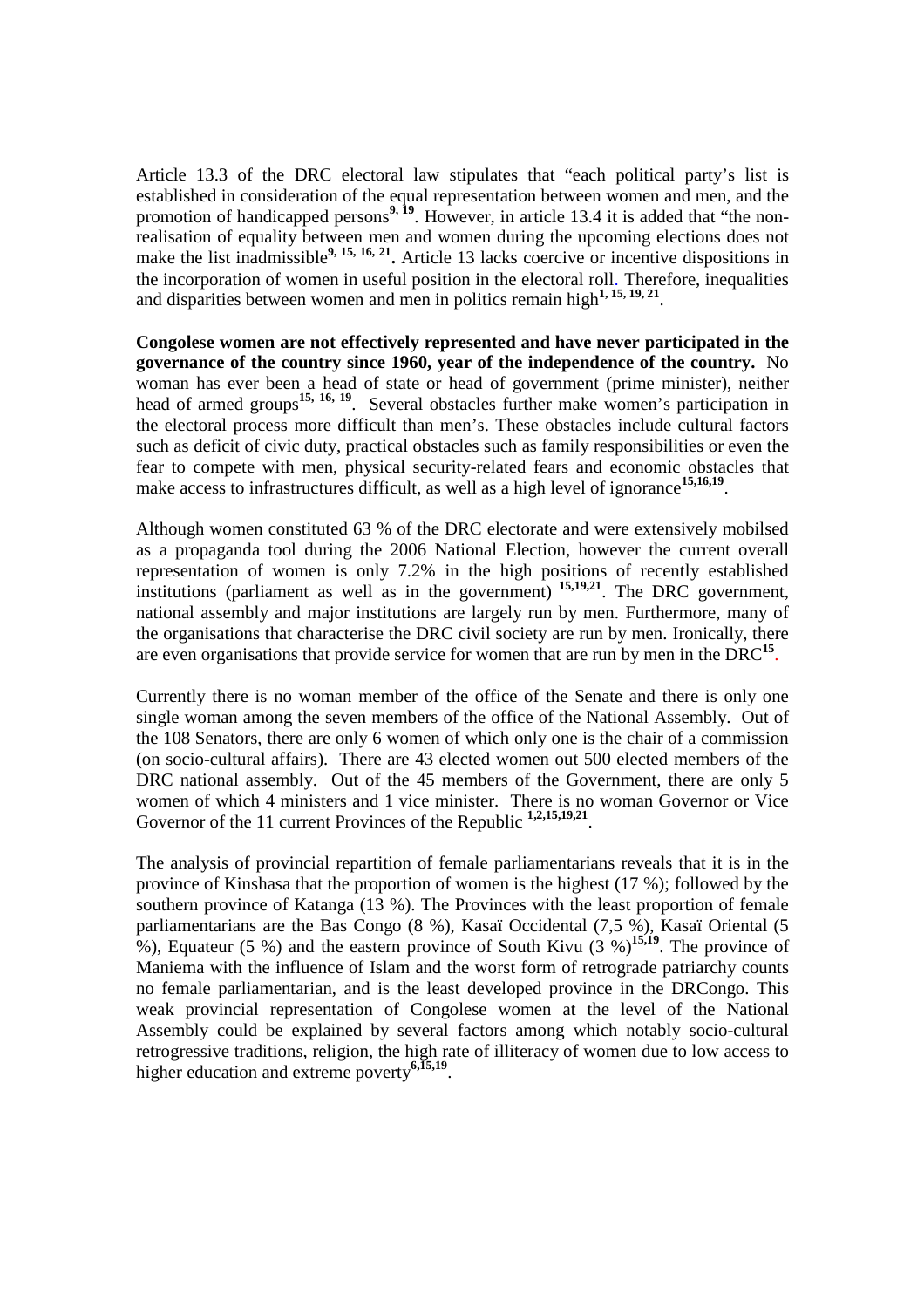#### **3. FAMILY CODE:**

**The DRC Family Code organises marital life on a discriminatory basis**. Married women have a low degree of protection in regard to family matters. Law n°87/010 of the family code, accounts in its first paragraph: « *the present law aimed at unifying and at adapting rules which touch the rights of the person and the family to the Congolese mentality* ». Moreover, article 215 limits the autonomy of the wife. Article 444 says that the man is the head of the household and the woman must obey him**9,16,23** .

In theory, spouses equal parental authority with regards to rights and responsibilities in matters relating to their children. However, in article 448 of the family code, married women must obtain authorisation from their husbands for any legal act, which clearly limits their capacity to independently fulfill activities associated with parental authority<sup>9</sup>. Moreover, the primacy of the father is clearly established where there is a difference of opinion or dispute **9,16,23**. These laws are in contradiction with CEDAW article 15.1 which requires States Parties to grant women equality with men before the law<sup>8,16,18</sup>.

Furthermore, if the husband is deemed absent by a court or if he dies, the wife must share the running of the household with one of her husband's relatives**15,16,23**. Concerning inheritance rights, article 758 gives preferential treatment to the children of the deceased but does not discriminate between women and men within the second category of heirs<sup>9</sup>. However, following the death of a husband, in many tribal traditions; wives must share the running of the household with a male relative of the deceased – in part to compensate for women's lack of ability to sign legal acts. In many cases, the property and several items are confiscated from the widows**15,16,23** .

**Early marriage is a common practice** and an estimated 74 percent of women between 15 and 19 years of age are married, mostly in rural areas **6,15,16,23** . The legal minimum age for marriage is 15 for women and 18 for men<sup>16,23</sup>. As a result, the incidences of early marriage of girls as young as 13 years old, particularly in rural areas, are very common. These children are forced to enter into sexual relationships with men as old as 65 years old to ensure their wellbeing and that of their family without any provision for education<sup>15</sup>. Furthermore, it is estimated that 20% per cent of rural girls between 15 and 19 years old of age are mothers, either married, single, divorced or widowed**2,15** .

The official matrimonial system in DRC is monogamy; **however polygamy is widely practiced by men in total impunity**, due to poverty and demography; women being a majority. A phenomenon known as the "deuxième bureau" (literally, the "second office") has developed, whereby a married man enjoys extramarital relationships with several women. The women consider themselves to be genuine spouses, engage in this practice act and consider themselves to like legal spouses, and may even carry the identification cards of married women. They do not, however, have the legal status of a wife<sup>15,23</sup>.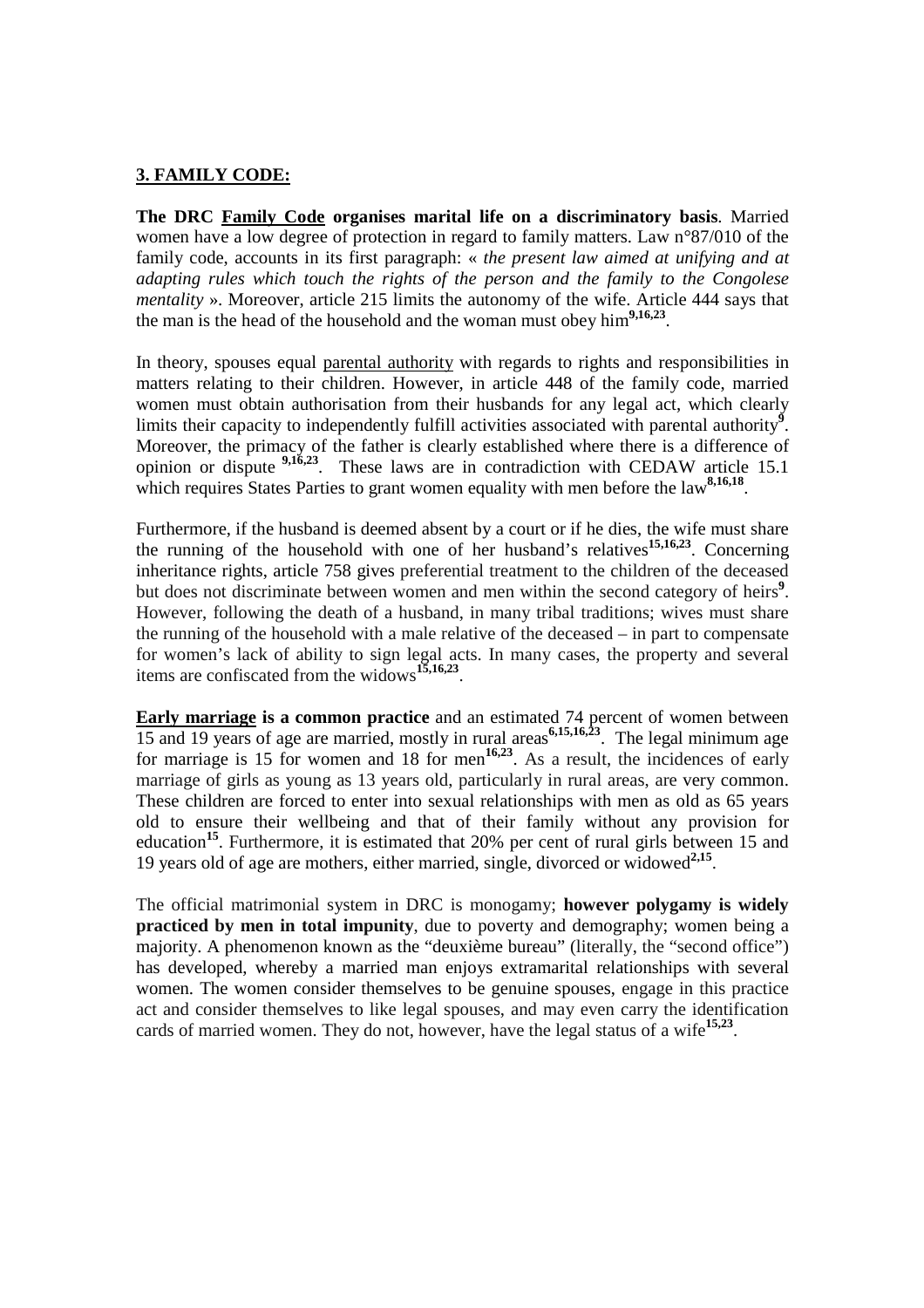The "*deuxième bureau*" phenomenon is particularly common among rich men and Congolese politicians, particularly the highly educated elites. Although the phenomenon is seen by some Congolese women as well as their family as a form of ensuring their overall wellbeing and material gain, nevertheless it is **a form of institutional prostitution as the woman is been given to the richest man**, and can sometime be sent abroad to marry a man that she has never met but who could guarantee her and her family material gain. However, polyandry is a crime; if a married woman commits adultery, she is legally given a more severe penalty than an man who has committed adultery**15,23** .

## **4. PHYSICAL INTEGRITY:**

The DRC is subject to both international and domestic legislation regarding women's rights and the physical protection of women. The DRC's domestic framework includes several structures and laws to address Violence against women (VAW). Article 15 of the DRC constitution state that authorities shall take care in the elimination of any form of sexual violence used as a weapon of destabilization or of dislocation of the family<sup>9,16</sup>.

In 2006, the transitional parliament approved a new sexual violence law, which broadened the definition of rape to include male victims. Laws 06/018 and 06/019 set out the modalities for the implementation of the above mentioned rights, thus amending and complementing the Code and Congolese Criminal Procedure through the integration of the rules of international humanitarian law on sexual violence offences. This represents considerable progress given that before the adoption of the new laws, the Congolese Criminal Code did not define rape and described as indecent assault any form of sexual violence without penetration<sup>9,16</sup>.

To date, the amendments made to the new sexual violence law, inter alia, include male rape victims, clarify the offence of sexual violence and define new forms of violence liable to criminal sanctions. **The law criminalises rape and also addresses sexual slavery, sexual harassment, forced pregnancy,** and other sexual crimes not previously covered by law<sup>9</sup>. Rape is punishable by a prison sentence of five to twenty years, and indecent assault is punishable by prison terms between six months and twenty years, depending on the age of the victim and whether violence, ruse or threat was used <sup>9,16</sup>.

However, the current situation of gender-based violence continue to be extremely worrying in the DRC. **Violence Against Women is widely spread<sup>6</sup> , particularly domestic violence and sexual violence with rape in the marriage, being common in the DRC6,15** . Recent obtained statistics reveal that about 1,100 cases of sexual violence are documented each month in various health zones, which amounts to on average 36 victims a day. The most affected population is comprised of girls aged between 10 and 17, although 10% of the victims are less than 10 years old<sup>24</sup>.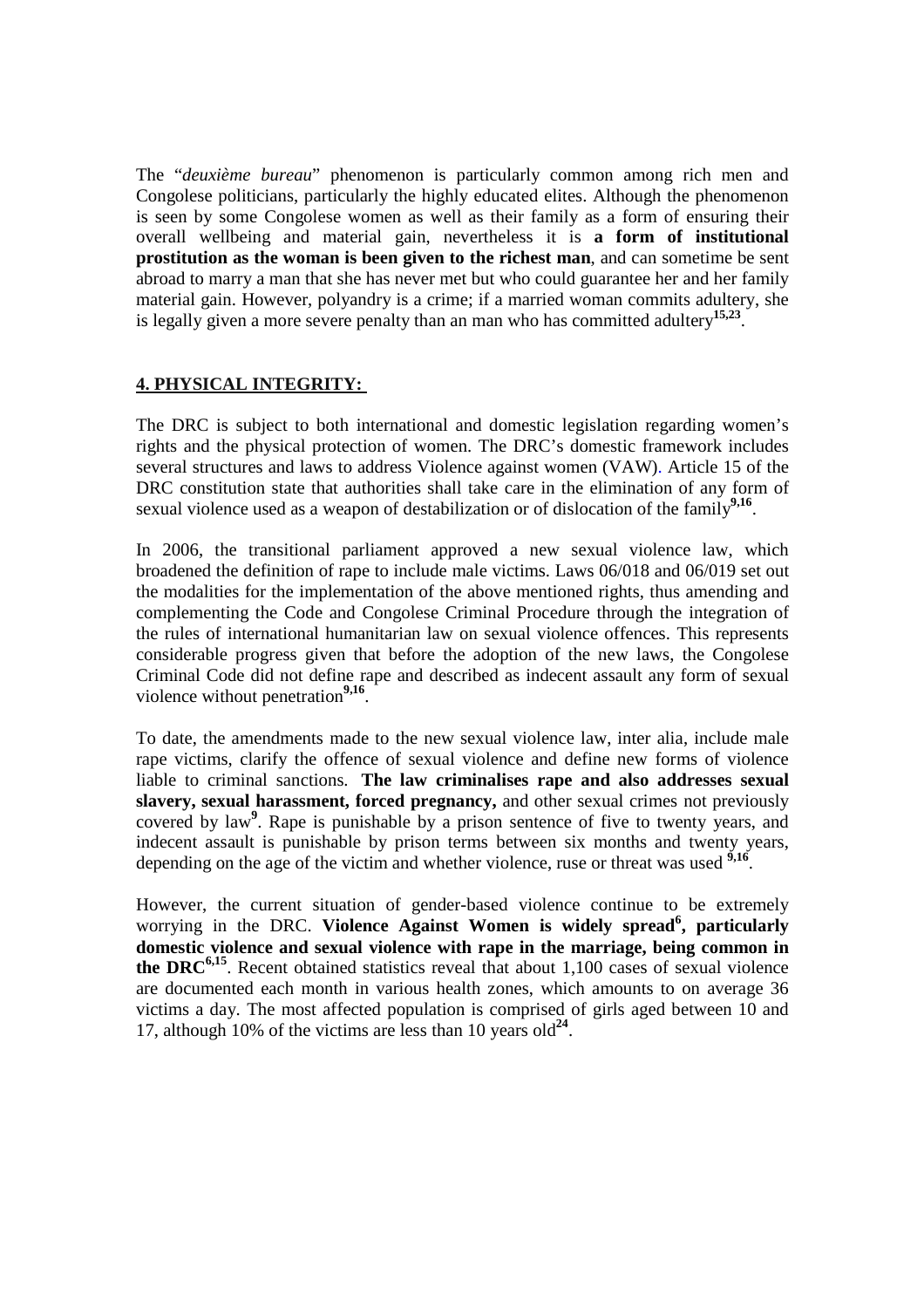Furthermore, up to this date, there are no known official statistics, provided by either the DRC government or local institutions, on the national extent of this kind of violence. It is reported that the police rarely intervene in domestic disputes**6,15** . **Furthermore, violence against women has been exacerbated by armed conflicts since 19972,6,15 . The increased in the cases of sexual violence is proportionally linked to the armed**  conflicts in the DRC and the subsequent climate of insecurity and impunity<sup>2,6,15,25,26,27</sup>.

Laws protecting the physical integrity of women in the DRC are rarely implemented. **The government has not demonstrated political will to effectively enforce these laws<sup>15</sup>. Therefore the DRC national institutions have failed in their responsibility for bringing perpetrators of sexual violence and other human rights violations to justice, mainly due amnestied crimes, weak judicial system and poor infrastructure**. There is a lack of political will in the judiciary regarding the 2006 laws on sexual violence, and interference by the executive and or judiciary powers in judiciary matters. Victims and experts have cited widespread impunity as the main reason for the continuation of sexual violence**15,28** .

Although current national statistics of Sexual Gender Based Violence are difficult to confirm, nevertheless from available reports of victims' point of view, the major challenges to overcome are ignorance of the law, geographic distance, and lack of financial resources to facilitate access to justice, fears for reprisal. Broad dissemination and sensitisation of the law on sexual violence is the first step in a strategy designed to protect victims and to put an end to impunity<sup>15,28</sup>. The community therefore adopts a major role in accompanying, whistle blowing, securing, fighting stigmatisation and installing counseling offices for the victims in collaboration with justice**<sup>15</sup>** .

In DRC, women and children are the most affected by the conflict. It is estimated that nearly 75% of refugees and internally displaced populations (IDPs) are women and children. Women are victims of physical and sexual assaults during the war**2,15,28**. It is estimated that over 250,000 were raped or sexually mutilated during the conflicts, including up to two thirds of girls and women between the ages of 10 and 30 in eastern DRC<sup>15</sup>. Furthermore, other severe types of violence emerged, such as rape with extreme violence with penetration of sharp objects<sup>29</sup>, amputation of limbs, decapitation, and live burials of women<sup>15,26,27</sup>. It has also been suggested that 70 percent of these attacks were part of a coordinated strategy of war, including contamination with HIV AIDS<sup>30,31</sup>. In a report published in 2002, Human Rights Watch noted that **sexual violence was used as a weapon of war and intimidation<sup>30</sup>** .

In 1998, the WHO provides figures of recorded cases of sexual violence since the beginning of the war in 1997: 25000 in the South Kivu Province; 11350 in the Maniema Province; 1625 cases in Goma; and 3250 cases in the southeastern town of Kalemie. According to Panzi General Hospital's director, Dr Denis Mukwege Mukengere, the hospital in Bukavu, South Kivu's capital admits at least ten victims of sexual assault daily, an average of 3,600 cases a year. Since 2000, an estimated 16,000 victims of rape, many suffering from obstetric fistula, have been treated at the hospital<sup>30,31,32</sup>.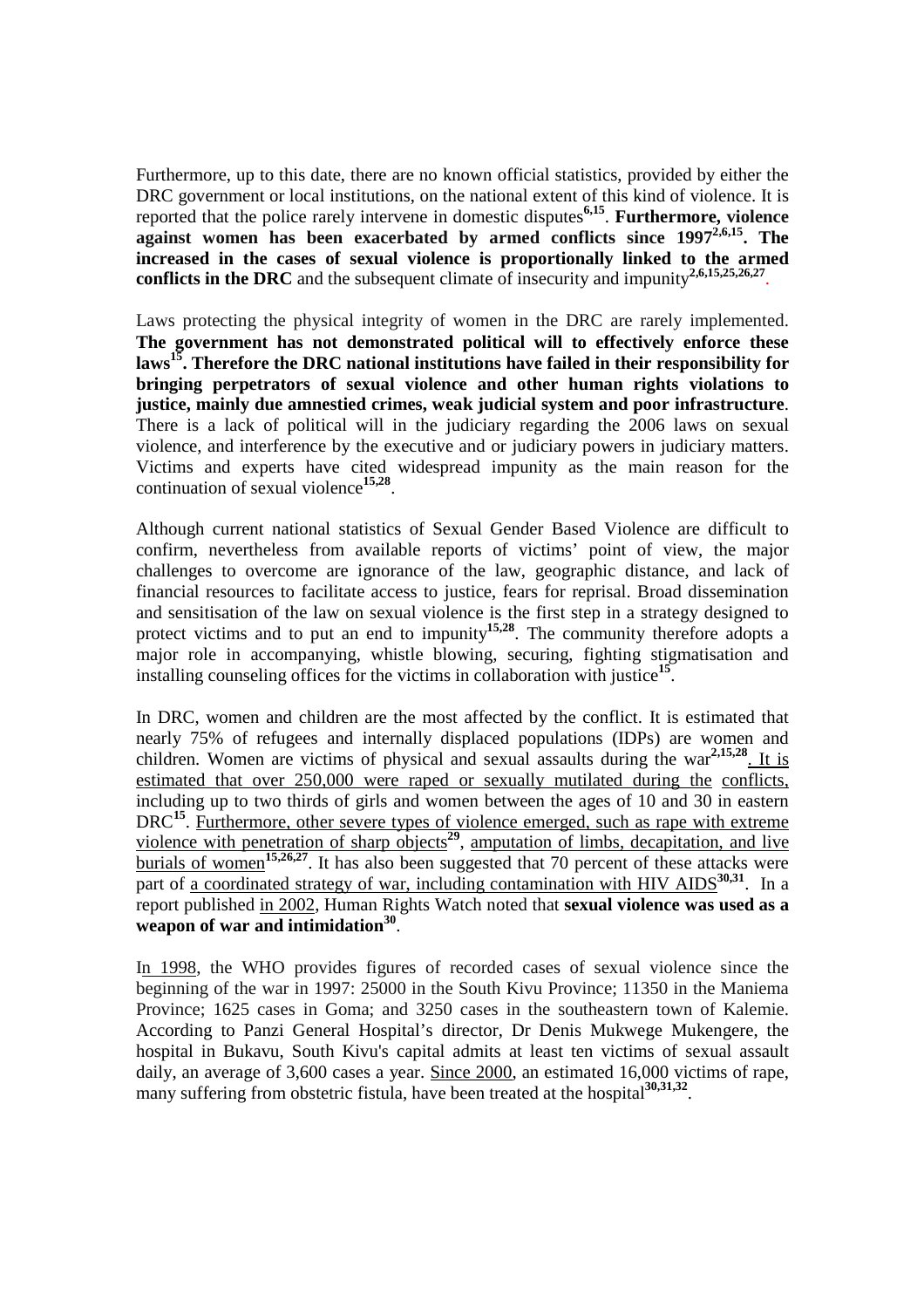In 2003, Médecins Sans Frontières-Suisse has noted that between 30 and 500 patients reported sexual assaults every month in Ituri. Between June 2006 and May 2007, UNICEF identified nearly 13,000 survivors of sexual violence in the eastern Congo of whom 33 percent were children. The United Nations Population Fund (UNFPA) estimated the occurrence of 350 rape cases a month in North Kivu alone during 2007, with a third committed against children under  $18^{30,31,32}$ . Further statistics collected by the UNFPA showed that 3,060 cases of sexual violence principally against women were reported in the North Kivu and 515 in the South Kivu, for the early period of the year 2008<sup>30,31,32</sup>. From a study of 10,381 survivors of violence recorded by UN partners in the East of the RDC up to June 2007, 37% were children<sup>33</sup>. There is also an increase of reported cases in the Bas Congo and Bandundu, near the border with Angola<sup>15</sup>. Furthermore, insecurity and violence to women has reached the west of the country, as studies show that from October 2006 up to October 2007, the St Joseph Hospital of Kinshasa received 209 cases of victims of sexual violence, in average 24 cases a month<sup>34</sup>.

The law forbids the practice of female genital mutilation (FGM). Although it is not widespread, nevertheless it is practiced on young girls among isolated groups in northern parts of the country<sup>15</sup>. The government campaigns have reportedly addressed the problem<sup>35</sup>. The WHO reports that about 5% of women in DRC undergo FGM. The population sex ratio in DRC has been stable for the past 50 years, suggesting the low concern with regard to missing women<sup>2</sup>. However, trafficking of women is often linked to local or international prostitution, particularly in cases of marriage abroad**<sup>15</sup>** .

#### **5. SOCIO-ECONOMIC RIGHTS**

The DRC has a myriad of international and domestic legislation regarding women's socio-economic rights. However **the current socio-economic situation of the DRC is characterized by the feminisation of poverty**. This is accentuated by the absence of policies and mechanisms for the promotion of women and the persistence usages of discriminating practices on women<sup>15,36</sup>.

In spite of the weak female economic power due to several factors such as poverty, the lack of access to lands, lack of estate property, lack of access to appropriate technologies, their marginalisation in the macro-economic sector, as well as insecurity in rural areas following armed conflicts, Congolese women are true agents of development. **Thanks to their small income generating activities, they have been significantly contributing to the survival of their families and the whole DRC nation**. However, taking into account the low rate of female access to basic social welfare (healthcare, education, accommodation, water and electricity), human development indicators demonstrate that the DRC would not meet the targets of the Millennium Development Goals by 2015**15,36** .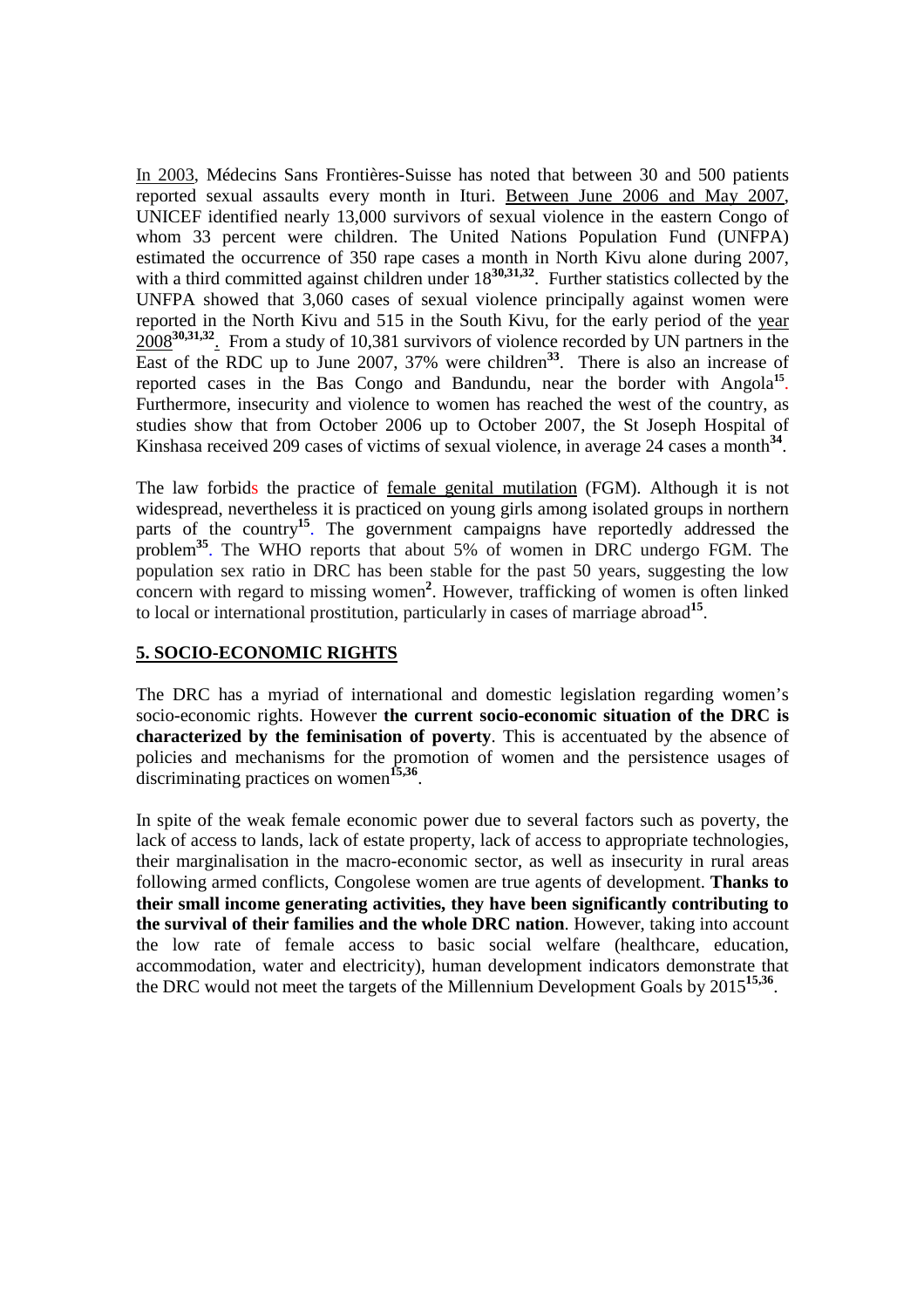## **6. OWNERSHIP RIGHTS:**

DR Congo law is weak in terms of supporting financial independence for women. As mentioned above, married women do not have the legal capacity to sign certain acts and contracts without the consent of their husbands. Women have very limited access to land. By law, **the right to lands or concessions can be given to men and women without distinction but traditional attitudes and customs that discriminate against women remain strong in this area 15,16,36** .

Legally Married women in DR Congo do not have access to property or lands, since everything must be administered by their husbands. Moreover, they must seek a court order to prevent mismanagement of property, should such a situation arise. Similarly, as Congolese wives cannot sign any legal acts without the authorisation of their husbands, they have virtually no access to bank loans and bank accounts. However single women and wealthy married women have access to bank loan and bank account. There are very few sanctions when married women break this law as it is widely tolerated now**15,16,36** .

# **7. CIVIL LIBERTIES:**

By law, Congolese women have full civil liberty. They are no restrictions on the freedom of movement, expression or association for men and women. However, with regard to the conjugal domicile, a married woman is legally obliged to live with her husband and to follow him wherever he sees fit to reside. Married women were also legally demanded to seek permission of their husband before traveling<sup>9,15,16</sup>, contradicting the UDHR of 1948.

Although there is no reported limitation to women's freedom of dress; **it is reported that female parliamentarians are not allowed to wear trouser during the sessions at the DRC National Assembly. Ironically this is amongst the first laws that were passed in the national assembly; while Congolese people were expecting their MPs to debate on important matters for peace, security and survival<sup>15</sup>**. Women loose their Congolese nationalities if they marry a foreign national. The children of a Congolese woman were not guaranteed the Congolese nationality if they were born from a foreign man even in the territories of the DRC <sup>9,16</sup>. However children from foreign woman have automatically the Congolese nationality if born from a Congolese man even abroad.

According to international texts, primary Education must be free, however this is not the case in the DRC, due to the political, economic and social situation. Children's education is seriously affected, particularly that of girls; who can be forced to exploit their bodies**<sup>15</sup>** . An "All Girls at School" campaign, initiated by UNICEF, failed to reach its objectives, probably due to the retrograde patriarchal mentality and lack of resources allocated by the DRC government. Furthermore, **the government often fails to address the issues of sanitary pads in the DRC national budget to meet the menstrual biological need of girls. Therefore, many young girls miss up to 1 week of school per month, leaving their education to fall behind that of boys<sup>15</sup>** .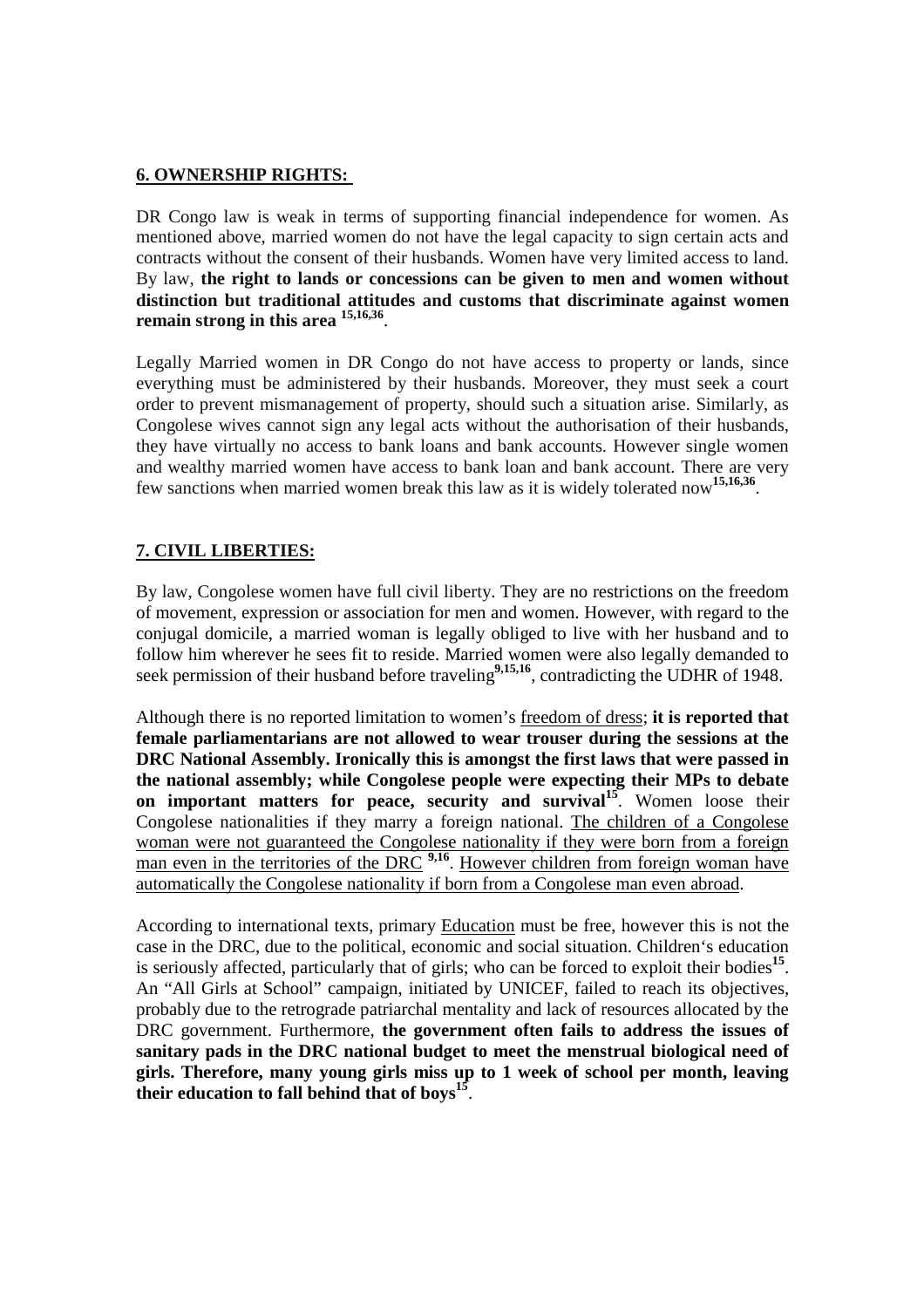Insufficiency of education for Congolese girls and women contributes to ignorance and absence in the decision-making processes. Although many non-governmental organisations have set up centers for the elimination of illiteracy of Congolese women, without State support, female illiteracy rate is very high<sup>15</sup>. Congolese women are also more expected to provide daily survival. They are also expected to care for children, sick parents or husband than men; however nobody cares for women**<sup>15</sup>**. Due to poverty and a lack of provision legal aid and social benefit by the DRC state, Congolese Women are also expected to get education for themselves as well as defend themselves against discrimination and exclusion. Moreover, the work of women is extremely dependent on the question of child care. However the DRC State does not include a provision to address this issue in the DRC annual budget **<sup>15</sup>** .

It also worth mentioning the influence religion plays in gender inequality in the DRC. Although many catholic schools, particularly those for girls have contributed significantly in the advancement and scholarisation and instruction of young girls; however, it is worth outlining that **the religious system and hierarchy is male dominated, hence it patriarchal nature is not favouring the advancement of women in the Congolese society** <sup>15,36,37</sup>. It worth stressing that several leaders of Congolese women's NGOs claims that **the role of women in the Congolese society has gone from full participation in the pre-colonial period, to marginalisation during the colonial period to complete exclusion during the post-colonial period 15,36** .

## **8. GENDER, DEMOBILISATION AND DISARMEMENT**

The DRC adopted the United Nations Resolution 1325 (2000) on Women Peace and Security. In it paragraph 13; it encourages all those involved in the planning for disarmament, demobilization and reintegration to consider the different needs of female and male ex-combatants and to take into account the needs of their dependants<sup>20</sup>. Although no female has ever lead the army or armed groups in the DRC, nevertheless **women and girls were associated to various armed forces and groups in the DRC**  wars, at a different level or degree<sup>15,38</sup>. However, the exact number of women and girls who were actively involved in the armed conflicts is not known as the National DDR document did not indicate a specific breakdown of the estimated numbers of women and girls it would cater for. Nevertheless, it is estimated that 5% of the total number of combatants, in the National DDR Programs, to be females, but again the numbers of women and young girls are not indicated **15,38 .** 

**Women took part in armed conflicts next to men under several categories: women Combatants, Women and girls linked to Force and Armed Groups such as arms carriers' holders, nurses, healers, slaves sexual, brides by force, cooks, spies, etc. Nevertheless women remain outside of the DRC DDR process programs**. The various criteria established by different DDR programs are often tainted with a fuzziness which is detrimental to the women**15,38** . The gender analysis in the DDR programs process is not only about the inclusion of the women: it is rather a process to better access the composition of the Congolese society. It also allows developing a legal frame to standardise operational procedures and programs of actions in respect to the real needs of the population, in order to facilitate reconstruction of a fair and equal society.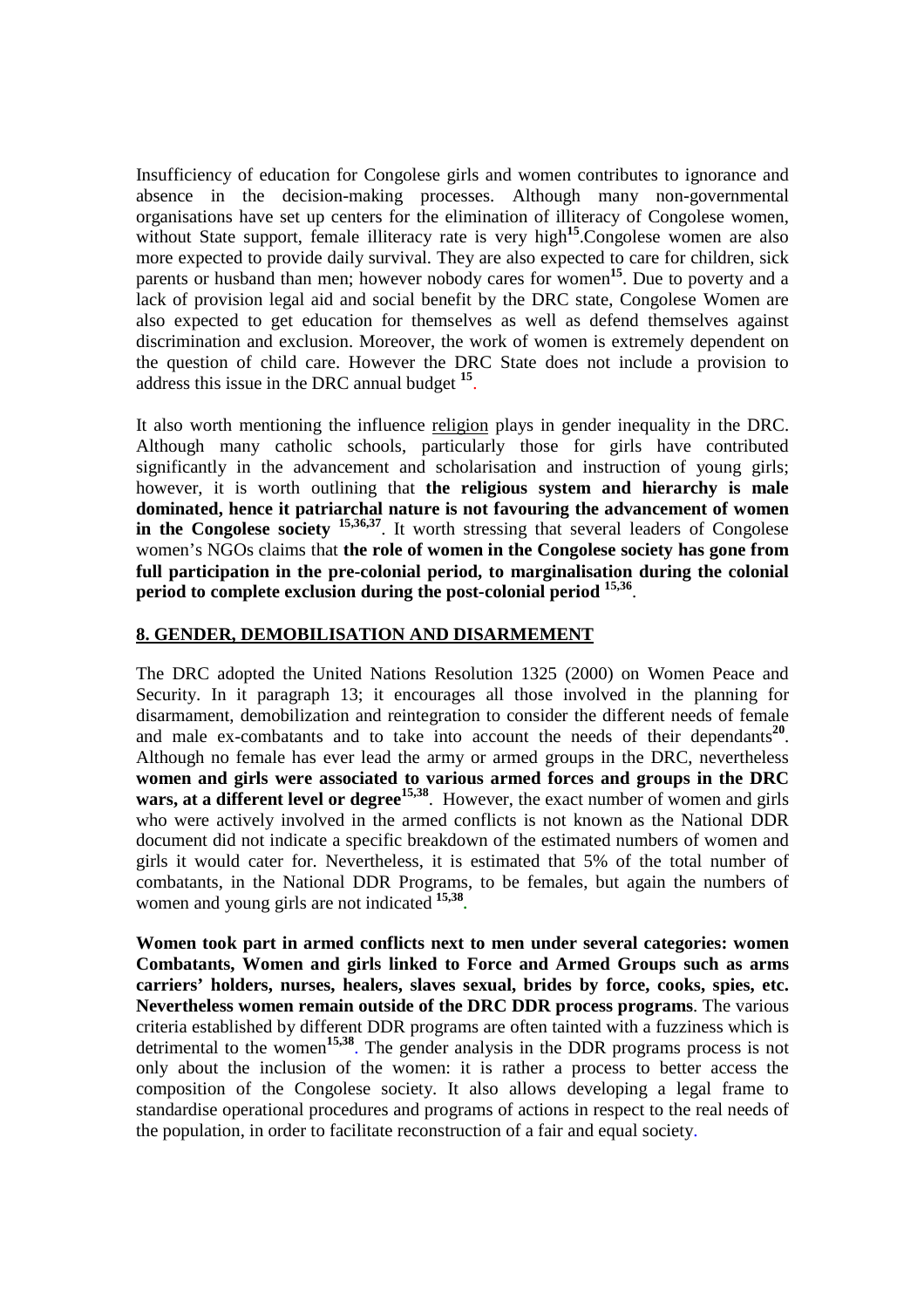#### **8. CONCLUSION**

For more than 4 centuries, women of the big Congo River Basin*,* are objectified and dehumanised by violence and poverty maintained by a system of oppression and exploitation that uses militarism, retrograde patriarchy, violent masculinity and misogyny. **Congolese women are denouncing these crimes and are resisting all forms of violence against women and young girls in the DRC that are maintaining their country underdeveloped**. They no longer want to remain silent, survive in fear, be ignorant, raise their children in despicable poverty and leave their offspring to die of hunger, malnutrition, controllable diseases or to become delinquent / armed outlaws dehumanised by militarism or living exploited in fear.

This report contributes therefore to break the heavy silence and pays great tribute to numerous surviving and dead Congolese women; particularly the victims of armed conflicts. This compilation of information was undertaken to update the OECD<sup>39</sup> gender index by Congolese women members of the Women's International League for Peace and Freedom (WILPF) and COMMON CAUSE UK, the platform of Congolese women in the United Kingdom in 2010.

E-email:office@ukwilpf.org.uk or d.r.congo@wilpf.plus.com. UK WILPF: http://ukwilpf.org.uk/ Peace women: http://www.peacewomen.org WILPF website: http://www.wilpfinternational.org/

#### **REFERENCES**

- 1. GAPS UK (2009). "Global Monitoring Checklist on Women, Peace and Security", 2009 http://www.gaps-uk.org/img\_uploaded/Global%20Monitoring%20Checklist%20full%20resource.pdf
- 2. MONUC 2(010) UN mission in the DRC country profile: http://monuc.unmissions.org/Default.aspx?tabid=2171
- 3. République Démocratique du Congo, Mon beau pays, Media St Paul, 2007
- 4. UNDP country index. http://hdrstats.undp.org/en/countries/data\_sheets/cty\_ds\_COD.html
- 5. FAO (Food and Agriculture Organization), IFAD (International Fund for Agricultural Development), ILC (International Land Coalition) (2004), Rural Women's Access to Land and Property in Selected Countries: Progress Towards Achieving the Aims of the Convention on the Elimination of All Forms of Discrimination against Women, FAO Gender and Population Division, IFAD Technical Advisory Division, and ILC, Rome.
- 6. Jeanine Ngungu (2010). " Nous pouvons Campagne" contre les Violence Sexuelles en RDC. 2009. http://friendsofthecongo.org/pdf/ngungu.pdf
- 7. The Universal Declaration of Human Rights **(**UDHR) http://www.un.org/en/documents/udhr/
- 8. CEDAW Convention on the Elimination of all forms of Discrimination against Women. http://www.un.org/womenwatch/daw/cedaw/
- 9. Constitution de la République Démocratique du Congo. http://www.presidentrdc.cd/constitution.html
- 10. UN Convention on the Rights of the Child. http://www.unicef.org/crc/
- 11. Rome Statute of the International Criminal Court. http://untreaty.un.org/cod/icc/index.html
- 12. Solemn Declaration on Gender Equality in Africa (SDGEA) http://www.africa-union.org/root/au/Conferences/Past/2006/October/WG/doc.htm
- 13. AU/ Protocol to the African Charter on Human and Peoples' Rights on the http://www.achpr.org/english/\_info/women\_en.html
- 14. SADC Protocol on Gender and Development. http://www.sadc.int/index/browse/page/465
- 15. Marie-Claire Faray-Kele. Research Studies and Workshops undertaken in 2006, 2007, 2008, 2009, 2010. Personal Communications –conversations-interviews with women leaders in the DRC. (a) Jeanine Ngungu , General Secretary CAUSE COMMUNE RDC (b) Eve Bazaiba, Senator (c) MC Yandju DRC former advisor to the DRC Ministry of Gender (d) Rose Mutombo , President of CAFCO (e) Marie-Madeleine Kalala. (f) Dominique Munongo (g) Venantie Bisimwa FRDP (h) Annie Matundu (WILPF DRC). (j) Chantal Malamba, (k) Berthe Mapendo, ( l) Justine Masika, (m) Georgette Biebié, (n) Viviane Bikuba, (o) Gege Katana, (p) Ernestine WAKULUNGWA (q) Kongosi Onia Mussanzi, (r) Nounou